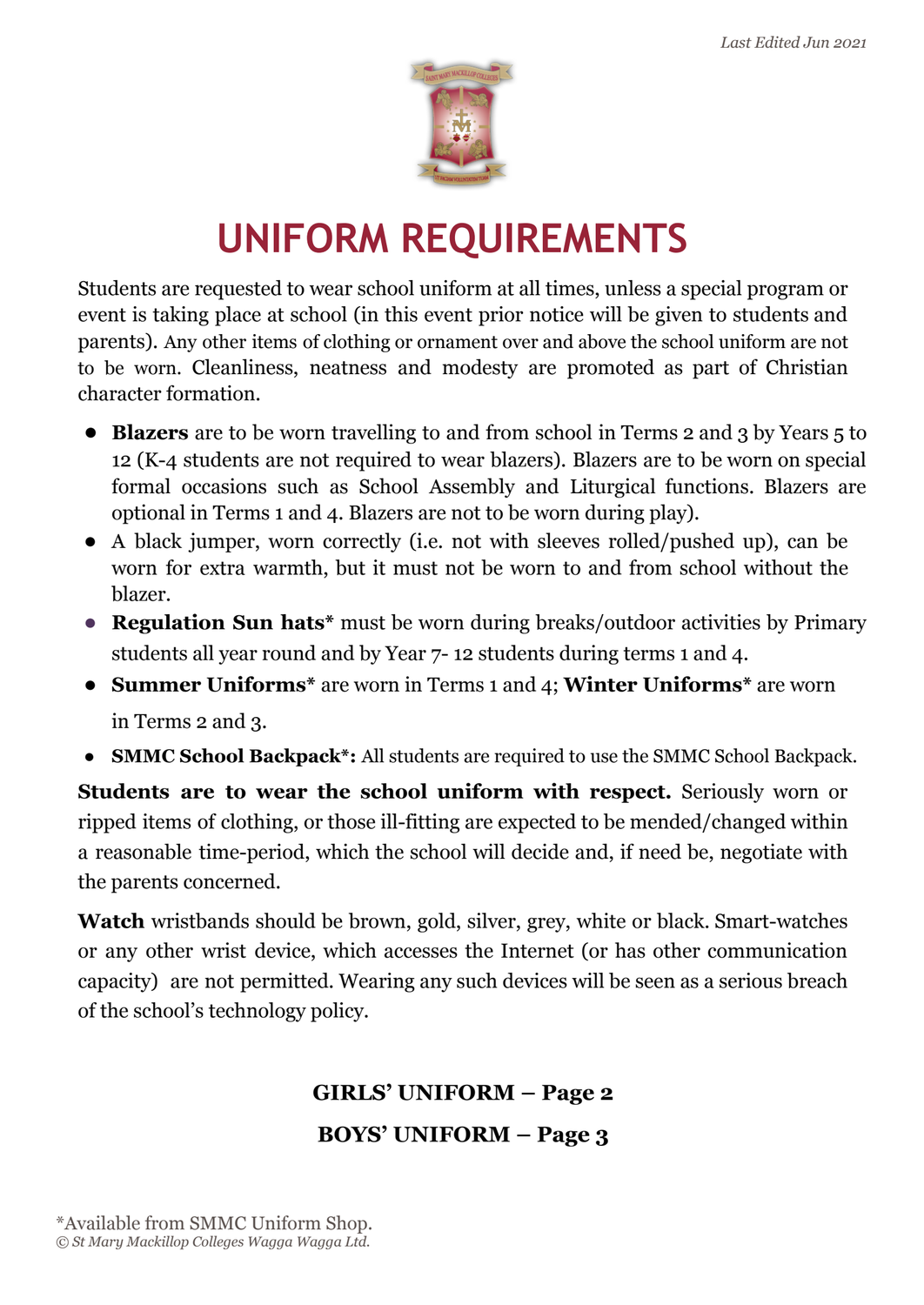## GIRLS

### **HATS**

Regulation Panama hats\* are to be worn to and from school, and during all formal occasions, including Liturgical functions.

### **SHOES**

Polished black school shoes- lace up or Mary Jane style. (No ballet flats, skater sneakers or shoes with patterns/designs).

#### Summer

- A regulation summer uniform\* is to be worn in Terms 1 & 4. The length of the dress should not be above the knee.
- White regulation quarter-calf socks.

### **Winter**

- Winter Tunic\* is to be worn. The length of the pinafore must not be above the knee.
- Long sleeved white 'Peter Pan' collar blouses are to be correctly worn (i.e. not with sleeves rolled/pushed up) and school crossover-tie\* attached to the top button.
- Black tights or if knee-high tights are worn their tops must be adequately covered by the skirt/tunic. No black leggings
- Black V-neck jumper may be worn under the blazer.

### SPORTS' UNIFORM

- SMMC sport shirt (loose-fitting)
- Maroon 'skort'\* or black tracksuit pants no stripes, logos or brands visible, not shiny
- Black polar fleece ¼ zip (no hoodies, logos or full zips)
- **●** Shoes and Socks:
	- o Primary School: Runners must be predominantly white with white 1/4 crew sports socks that have no brand showing.
	- o Secondary School: Runners must be shades of Black, Grey, White. No colours. Socks must be white (no colours or patterns). No anklet socks.

### **HAIR**

Hair must not be dyed, must be well groomed and, if below the shoulders, should be tied back off the face in a 'low' style (so as to be worn under the hat). Maroon ribbons or maroon 'scrunchies' (of ribbon or jersey-knit type fabric), maroon or black hair-bands, and maroon, black or clear hair-clips are regulation hair accessories.

### JEWELLERY/ ADORNMENT

Hair must not be dyed, must be well groomed and, if below the shoulders, should be tied back off the face in a 'low' style (so as to be worn under the hat). Maroon ribbons (or for highschool girls maroon 'scrunchies' of ribbon or jersey-knit type fabric), maroon or black hair-bands, and maroon, black or clear hair-clips are regulation hair accessories.

### Girls – Years 11-12

Girls in Yrs. 11&12 wear correctly the 'Peter Pan' collar blouse, school crossover-tie attached to the top button. They are also expected to wear a black vest at all times. Skirts must not be worn above the knees.

-----